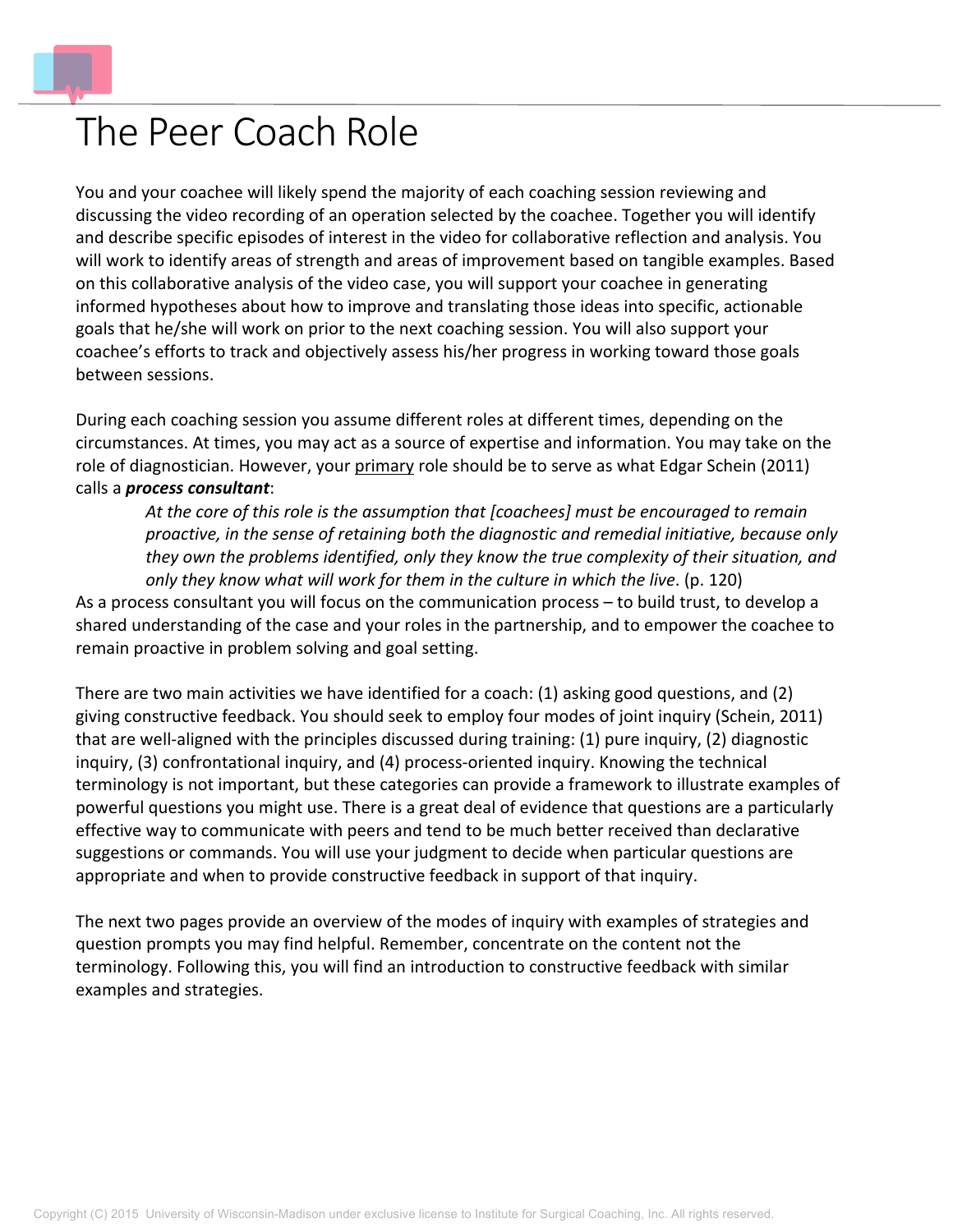

## Four Modes of Inquiry for the Peer Coach

| <b>MODE OF INQUIRY</b>                                                                                                                                                                                                                                                                                                                                                             | <b>STRATEGIES &amp; QUESTIONS</b>                                                                                                                                                                                                                                                                                                                                                                                                                                                                                                                                                                                                                                                                                                                       |  |
|------------------------------------------------------------------------------------------------------------------------------------------------------------------------------------------------------------------------------------------------------------------------------------------------------------------------------------------------------------------------------------|---------------------------------------------------------------------------------------------------------------------------------------------------------------------------------------------------------------------------------------------------------------------------------------------------------------------------------------------------------------------------------------------------------------------------------------------------------------------------------------------------------------------------------------------------------------------------------------------------------------------------------------------------------------------------------------------------------------------------------------------------------|--|
| 1. Pure Inquiry                                                                                                                                                                                                                                                                                                                                                                    | Be silent and wait for the coachee to initiate the conversation.                                                                                                                                                                                                                                                                                                                                                                                                                                                                                                                                                                                                                                                                                        |  |
| The goal in this mode is to develop a<br>full picture of the coachee's situation<br>and demonstrate your commitment<br>to listening carefully in order to<br>understand. This includes eliciting<br>details of what occurred, what the<br>coachee has tried so far, and what<br>kind of help is expected and would<br>be useful. This mode precedes the<br>other modes of inquiry. | Prompt case description.<br>"Tell me what's going on"<br>"What brings you here?" or "How can I help?"<br>"Tell me more about that."<br>"What else is relevant to this situation?"<br>"Tell me more about your particular situation/context."<br>Ask clarification questions.<br>"What do you mean by?"<br>"Could you tell me more about?"<br>"I'm not sure that I fully understand"<br>"Could you give some examples?"<br>Check your own understanding.<br>"What I hear you saying is"<br>"You seem to be concerned about"<br>"So, what you are wondering about is"                                                                                                                                                                                     |  |
| 2. Diagnostic Inquiry<br>The purpose of this mode is to<br>engage the coachee in reflection and<br>diagnosis through guided<br>questioning related to (a) personal<br>reactions, (b) causes & motives, (c)<br>actions taken or contemplated, and<br>(d) systemic considerations.                                                                                                   | Personal reactions.<br>"How did you respond?"<br>"Why do think this is an issue now?"<br>"Why do you think you reacted that way here?"<br>Causes & motives.<br>"What conditions might have contributed to X occurring?"<br>"Are there other possible explanations for Y?"<br>Actions taken or contemplated.<br>• "What have you tried so far? Why?"<br>"What have you considered? Why?"<br>"Can you imagine another approach to this?"<br>"What is another way this might have played out?"<br>"What else could have happened in this situation?"<br>Systemic considerations.<br>"How did X contribute to what you did in the situation?"<br>"What aspects of the situation can you imagine changing?"<br>"How might others respond if you tried that?" |  |
| 3. Confrontational Inquiry                                                                                                                                                                                                                                                                                                                                                         | Personal reactions.                                                                                                                                                                                                                                                                                                                                                                                                                                                                                                                                                                                                                                                                                                                                     |  |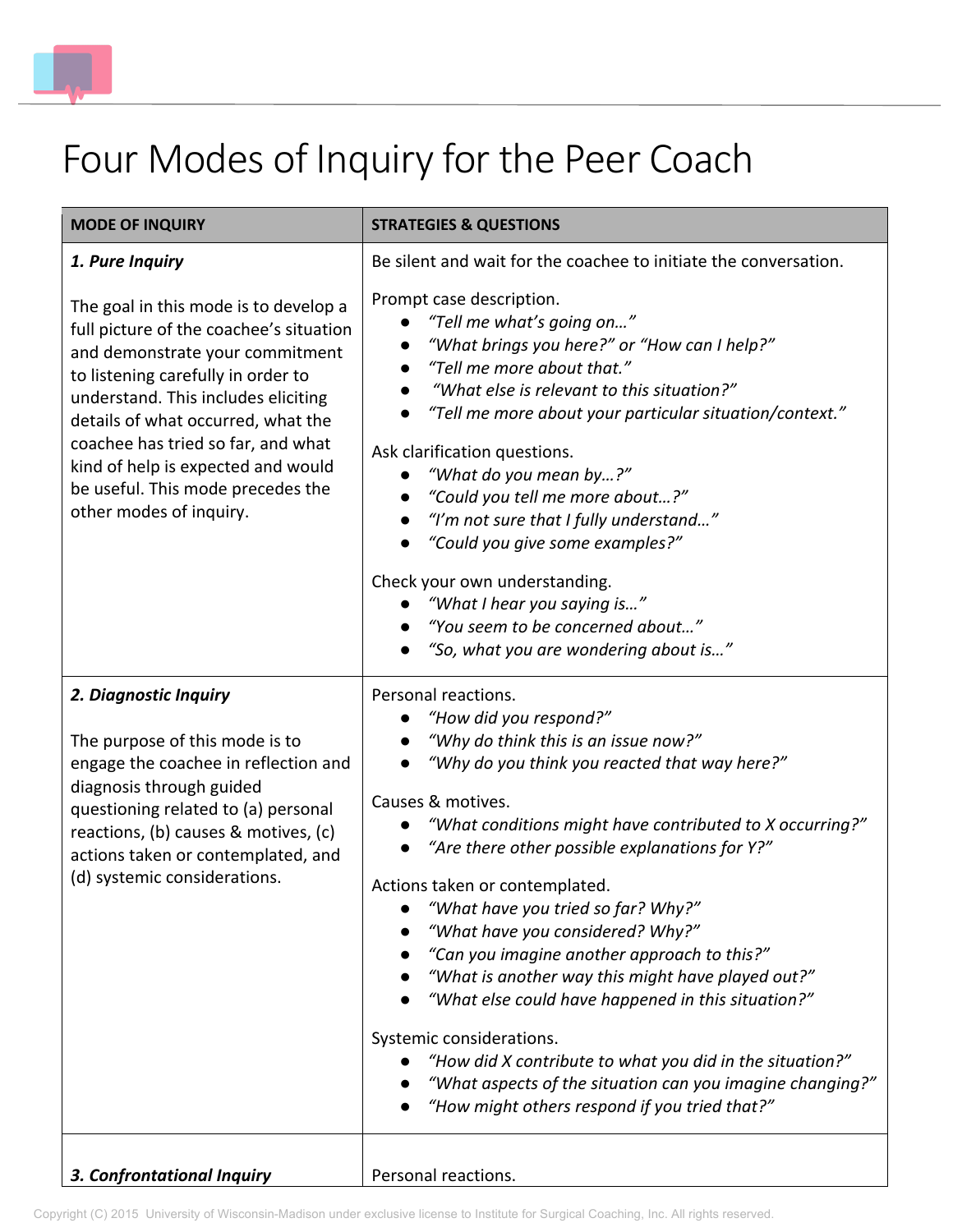| In this mode, you interject some of                                                                                                        | "Did that make you feel rushed?"                                                                                                                                                                                                                                                                         |
|--------------------------------------------------------------------------------------------------------------------------------------------|----------------------------------------------------------------------------------------------------------------------------------------------------------------------------------------------------------------------------------------------------------------------------------------------------------|
| your own ideas through questioning,                                                                                                        | "Did you visibly react to that"?                                                                                                                                                                                                                                                                         |
| suggesting alternative possibilities at                                                                                                    | Causes & motives.                                                                                                                                                                                                                                                                                        |
| this point that may not have been                                                                                                          | "Do you think that might have occurred because of the                                                                                                                                                                                                                                                    |
| considered by the coachee. The goal                                                                                                        | location of your first assistant?"                                                                                                                                                                                                                                                                       |
| is not to be confrontational, but                                                                                                          | "Could you have informed your tech that you might need a                                                                                                                                                                                                                                                 |
| instead to be mindful that this form                                                                                                       | $\bullet$                                                                                                                                                                                                                                                                                                |
| of inquiry could be perceived as                                                                                                           | different instrument earlier in the case to pre-empt the                                                                                                                                                                                                                                                 |
| confrontational unless done                                                                                                                | delay here?"                                                                                                                                                                                                                                                                                             |
| sensitively, attending carefully to the<br>coachee's reactions. The same<br>categories addressed in diagnostic<br>inquiry are useful here. | Actions taken or contemplated.<br>"Could you try one of these options?"<br>"Next time, you might consider doing"<br>Systemic considerations.<br>"How might the team dynamics have contributed?"<br>"Do you think a team meeting prior to the start of the case<br>could have helped avoid these issues?" |
| 4. Process-Oriented Inquiry                                                                                                                | "How is the video-review process working for you so far?"                                                                                                                                                                                                                                                |
| The focus in this mode is on the                                                                                                           | "Are we getting anywhere?"                                                                                                                                                                                                                                                                               |
| communication processes between                                                                                                            | "Are my questions helpful? Would you like to me take on a                                                                                                                                                                                                                                                |
| the coach and coachee during the                                                                                                           | different role in the process?"                                                                                                                                                                                                                                                                          |
| video review.                                                                                                                              | "What is your involvement right now in the process?"                                                                                                                                                                                                                                                     |

*Adapted from Schein (2011)*